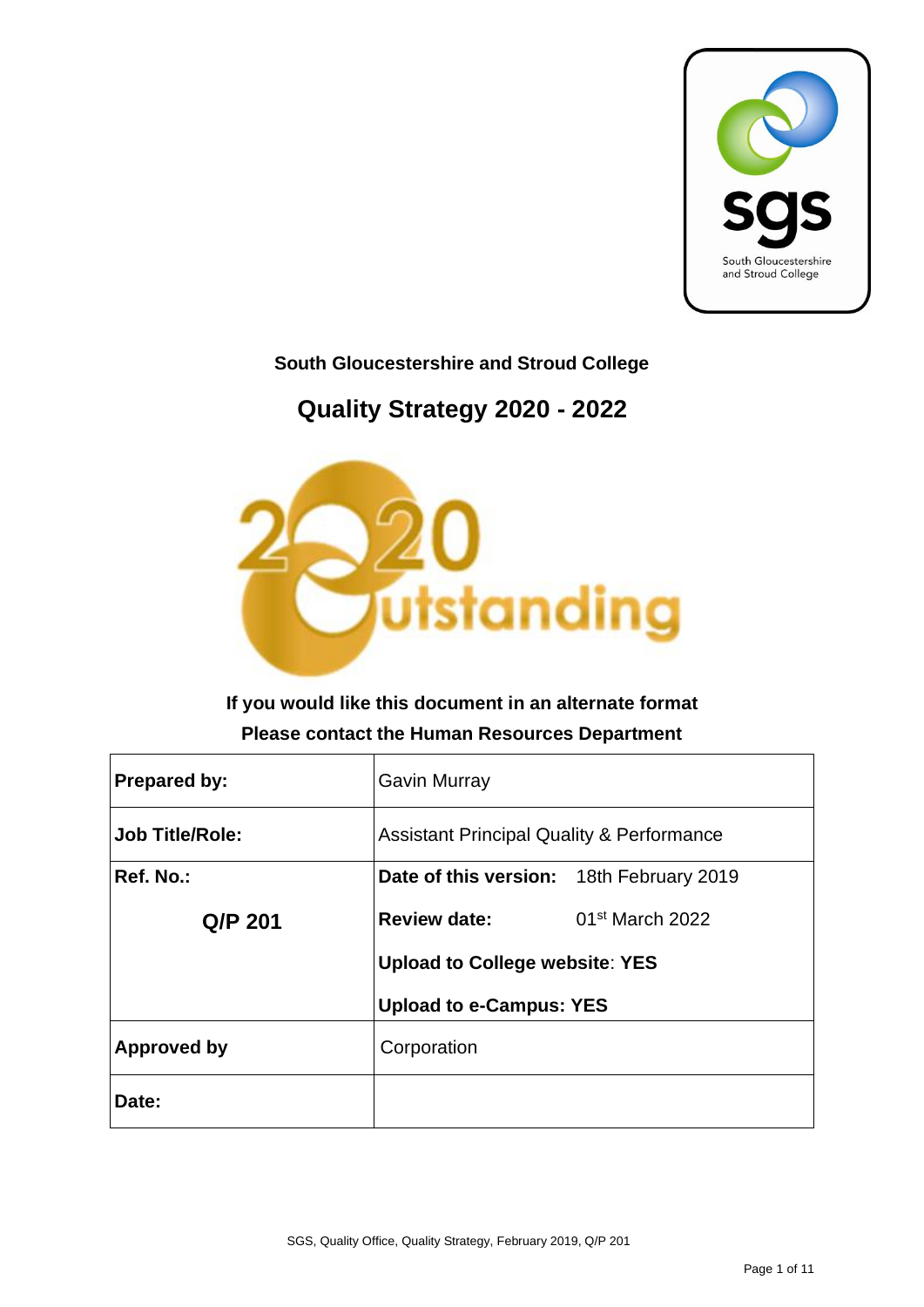

| Main aim and purpose of<br>the policy:                                                                                                | To articulate the Group and College approach to Quality and Quality Improvement                                                          |              |                                     |                                                                                                   |                                                                                                                |                                                                                                          |                                                                                       |                                                                                                  |  |
|---------------------------------------------------------------------------------------------------------------------------------------|------------------------------------------------------------------------------------------------------------------------------------------|--------------|-------------------------------------|---------------------------------------------------------------------------------------------------|----------------------------------------------------------------------------------------------------------------|----------------------------------------------------------------------------------------------------------|---------------------------------------------------------------------------------------|--------------------------------------------------------------------------------------------------|--|
| Is this policy (or its<br>constituent parts)<br>relevant to a general<br>equality duty?<br>(please tick)                              | This policy development<br>will assist in the<br>elimination of unlawful<br>discrimination and/or<br>harassment of identified<br>groups? |              |                                     | Implementation<br>of this policy will<br>promote equal<br>opportunities for<br>identified groups? | Implementation of<br>this policy will<br>promote positive<br>attitudes and<br>participation<br>between groups? |                                                                                                          | Implementation of<br>this policy will<br>promote good<br>relations between<br>groups? |                                                                                                  |  |
| Age                                                                                                                                   |                                                                                                                                          |              |                                     |                                                                                                   |                                                                                                                |                                                                                                          |                                                                                       |                                                                                                  |  |
| <b>Disability</b>                                                                                                                     |                                                                                                                                          |              |                                     |                                                                                                   | ✓                                                                                                              |                                                                                                          |                                                                                       | ✓                                                                                                |  |
| <b>Gender Reassignment</b>                                                                                                            |                                                                                                                                          |              |                                     |                                                                                                   | ✓                                                                                                              |                                                                                                          |                                                                                       |                                                                                                  |  |
| <b>Race or Ethnicity</b>                                                                                                              |                                                                                                                                          |              |                                     |                                                                                                   | ✓                                                                                                              |                                                                                                          |                                                                                       | ✓                                                                                                |  |
| <b>Religion or Belief</b>                                                                                                             |                                                                                                                                          |              |                                     |                                                                                                   | ✓                                                                                                              |                                                                                                          |                                                                                       |                                                                                                  |  |
| <b>Marriage</b>                                                                                                                       |                                                                                                                                          |              |                                     |                                                                                                   | ✓                                                                                                              |                                                                                                          |                                                                                       |                                                                                                  |  |
| <b>Pregnancy/Maternity</b>                                                                                                            |                                                                                                                                          |              |                                     |                                                                                                   | ✓                                                                                                              |                                                                                                          |                                                                                       | ✓                                                                                                |  |
| <b>Sex</b>                                                                                                                            |                                                                                                                                          |              |                                     |                                                                                                   | ✓                                                                                                              |                                                                                                          |                                                                                       | ✓                                                                                                |  |
| <b>Sexual Orientation</b>                                                                                                             |                                                                                                                                          |              |                                     |                                                                                                   | ✓                                                                                                              |                                                                                                          |                                                                                       | ✓                                                                                                |  |
| <b>Carers/ Care givers</b>                                                                                                            |                                                                                                                                          |              |                                     |                                                                                                   | ✓                                                                                                              |                                                                                                          |                                                                                       | ✓                                                                                                |  |
| <b>Persons in care</b>                                                                                                                |                                                                                                                                          |              |                                     |                                                                                                   |                                                                                                                |                                                                                                          |                                                                                       |                                                                                                  |  |
| Specify any groups for which there is evidence or reason to believe that some groups or individuals could be<br>affected differently: |                                                                                                                                          |              |                                     |                                                                                                   |                                                                                                                |                                                                                                          |                                                                                       |                                                                                                  |  |
|                                                                                                                                       |                                                                                                                                          |              |                                     |                                                                                                   |                                                                                                                |                                                                                                          |                                                                                       |                                                                                                  |  |
| How much evidence is<br>there:                                                                                                        |                                                                                                                                          | <b>None</b>  |                                     |                                                                                                   | A little                                                                                                       | Some                                                                                                     |                                                                                       | A lot                                                                                            |  |
| Is there any concern                                                                                                                  | Π                                                                                                                                        |              |                                     | П                                                                                                 |                                                                                                                |                                                                                                          | ✓                                                                                     |                                                                                                  |  |
| that the policy may<br>operate in a<br>discriminatory way?                                                                            | <b>None</b>                                                                                                                              |              |                                     | A little                                                                                          | Some                                                                                                           |                                                                                                          | A lot                                                                                 |                                                                                                  |  |
|                                                                                                                                       | ✓                                                                                                                                        |              |                                     |                                                                                                   | П                                                                                                              | П                                                                                                        |                                                                                       | $\Box$                                                                                           |  |
|                                                                                                                                       |                                                                                                                                          |              |                                     |                                                                                                   |                                                                                                                |                                                                                                          |                                                                                       |                                                                                                  |  |
|                                                                                                                                       |                                                                                                                                          |              |                                     |                                                                                                   |                                                                                                                |                                                                                                          |                                                                                       |                                                                                                  |  |
| Assessed relevance to<br>equality (tick one row                                                                                       | High                                                                                                                                     | Med          | Low                                 | <b>None</b>                                                                                       |                                                                                                                | Brief reason for this assessment                                                                         |                                                                                       |                                                                                                  |  |
| only)                                                                                                                                 | ✓                                                                                                                                        |              | $\Box$                              | $\Box$                                                                                            |                                                                                                                |                                                                                                          |                                                                                       |                                                                                                  |  |
| Age                                                                                                                                   | $\checkmark$                                                                                                                             | $\Box$       |                                     |                                                                                                   |                                                                                                                |                                                                                                          |                                                                                       |                                                                                                  |  |
| <b>Disability</b>                                                                                                                     |                                                                                                                                          | П            | П                                   |                                                                                                   |                                                                                                                |                                                                                                          |                                                                                       |                                                                                                  |  |
| <b>Gender Reassignment</b>                                                                                                            | $\Box$                                                                                                                                   | П            | ✓                                   | $\Box$                                                                                            |                                                                                                                |                                                                                                          |                                                                                       |                                                                                                  |  |
| Race or Ethnicity                                                                                                                     | ✓                                                                                                                                        | $\Box$       | $\Box$                              | П                                                                                                 |                                                                                                                |                                                                                                          |                                                                                       |                                                                                                  |  |
| <b>Religion or Belief</b>                                                                                                             | $\Box$                                                                                                                                   | $\Box$       | $\checkmark$                        | $\Box$                                                                                            |                                                                                                                |                                                                                                          |                                                                                       |                                                                                                  |  |
| Marriage                                                                                                                              | $\Box$                                                                                                                                   | $\checkmark$ | $\Box$                              | $\Box$                                                                                            |                                                                                                                |                                                                                                          |                                                                                       |                                                                                                  |  |
| <b>Pregnancy/ Maternity</b>                                                                                                           | $\Box$                                                                                                                                   | $\checkmark$ | $\Box$                              | $\Box$                                                                                            |                                                                                                                |                                                                                                          |                                                                                       |                                                                                                  |  |
| <b>Sex</b>                                                                                                                            | $\checkmark$                                                                                                                             | $\Box$       | $\Box$                              | $\Box$                                                                                            |                                                                                                                |                                                                                                          |                                                                                       |                                                                                                  |  |
| <b>Sexual Orientation</b>                                                                                                             | $\Box$                                                                                                                                   | $\Box$       | $\checkmark$                        | $\Box$                                                                                            |                                                                                                                |                                                                                                          |                                                                                       |                                                                                                  |  |
| Carers/ Care givers                                                                                                                   | $\mathcal{L}_{\mathcal{A}}$                                                                                                              | ✓            | П                                   | П                                                                                                 |                                                                                                                |                                                                                                          |                                                                                       |                                                                                                  |  |
|                                                                                                                                       |                                                                                                                                          |              |                                     |                                                                                                   |                                                                                                                |                                                                                                          |                                                                                       |                                                                                                  |  |
| What is the next step?<br>(tick one only)                                                                                             |                                                                                                                                          |              | What priority level is this policy? |                                                                                                   |                                                                                                                |                                                                                                          |                                                                                       | Has the Policy been sent for Full EQIA, or do you<br>believe the policy should have a Full EQIA? |  |
|                                                                                                                                       | High $\checkmark$                                                                                                                        |              | Medium $\square$                    | Low $\square$                                                                                     |                                                                                                                | Yes $\square$                                                                                            |                                                                                       | $No \checkmark$                                                                                  |  |
|                                                                                                                                       |                                                                                                                                          |              |                                     |                                                                                                   |                                                                                                                |                                                                                                          |                                                                                       |                                                                                                  |  |
| I am satisfied that an initial screening has been carried out on this policy/procedure and a full Impact                              |                                                                                                                                          |              |                                     |                                                                                                   | <b>Assessment is not required</b>                                                                              | Completed by: Gavin Murray Date: 15 <sup>th</sup> February 2018 Reviewed: 13 <sup>th</sup> February 2019 |                                                                                       |                                                                                                  |  |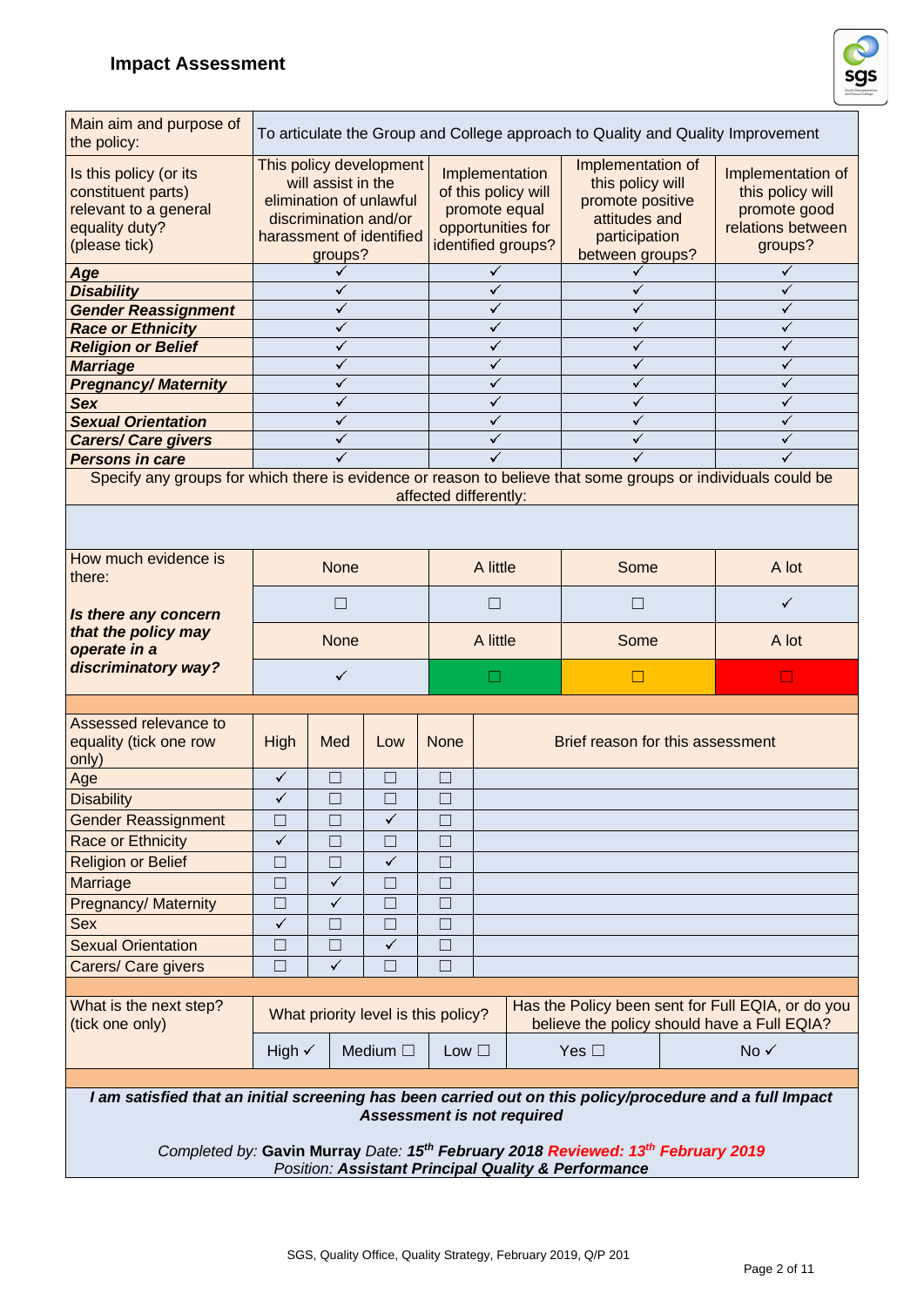### **Quality Strategy**

#### **1. Introduction**

1.1. South Gloucestershire & Stroud College's (SGS) commitment to quality extends to all learners, customers and clients. Our mission is to positively change people's lives and add value to the social and economic wellbeing of our communities, by providing high quality, innovative, accessible education and training in a friendly culture of mutual respect and support.

#### **2. Statement**

- 2.1. The Quality Strategy is underpinned by a College culture of hard work and high expectation, with a strong commitment to continuous improvement, the pursuit of excellence and high standards. The Quality Strategy seeks to put the learner, their enjoyment, success, progress and progression at the heart of all that we do.
- 2.2. The strategy will ensure that our systems and processes are SIMPLE, flexible and able to evolve to the changing nature of the further education sector.
- 2.3. Our culture of quality improvement depends on the competence of our managers and therefore seeks to build upon our outstanding leadership and management; supportive College systems and the commitment and understanding of a skilled, qualified and flexible workforce. This culture operates through systematic quality systems, understood and complied with by all, which leads to meaningful and robust judgements and the instigation of appropriate actions to address poor standards of provision or service: building on strengths in order to ensure continuous quality improvement
- 2.4. The culture of high expectations is delivered through core values, culture and behaviours as agreed by the Corporation. Leaders role model the values, attitudes and behaviours. Staff will be involved in planning and continuous improvement. The task of leaders is to build a climate of trust and mutual respect and develop staff capabilities
- 2.5. The strategy is based upon adding value to our learners through a challenging and engaging curriculum that leads to exceptional outcomes and levels of service and developing a self-critical culture of continuous improvement where the needs of all our learners, staff, customers, communities and employers can be met.

#### **3. Objectives:**

3.1. All staff have an unrelenting focus on improving the quality of teaching, learning and assessment and adding value to the outcomes achieved by our staff and learners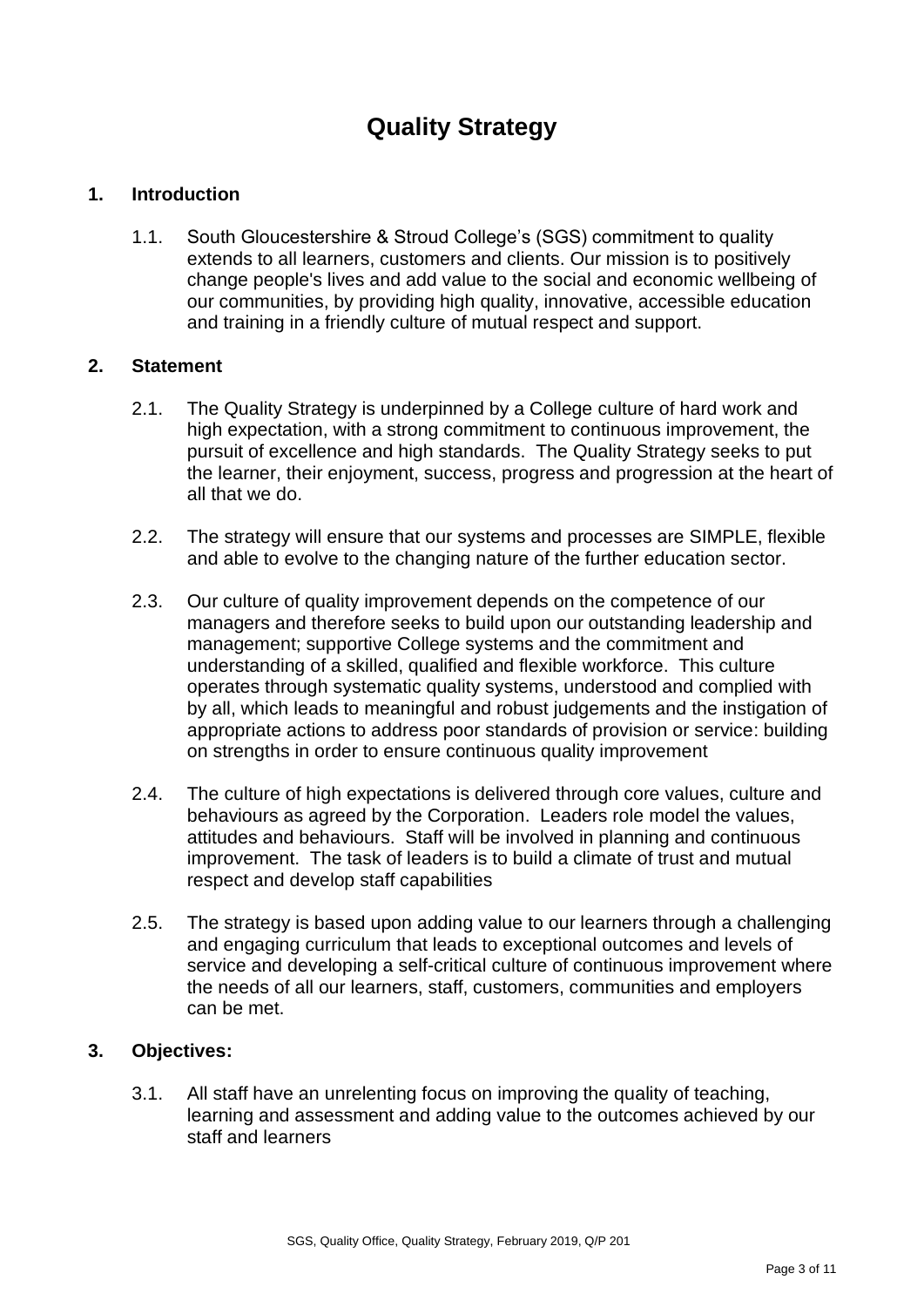- 3.2. Sustained quality excellence requires continuous improvement. This means there is always room for improvement
- 3.3. SGS will continue to benchmark itself against other top performing colleges but recognises that year on year improvement is a better measure of success
- 3.4. Quality improvement will be applied to every facet of the College's work in order to constantly review and improve the services it provides
- 3.5. Quality will be achieved by anticipating and preventing problems rather than by detecting and correcting them after they occur
- 3.6. Each employee is a customer for work provided by other staff, with a right to expect good work from others, and an obligation to contribute high calibre work

#### **4. Implementation**

- 4.1. The College's approach to quality is based on continuous improvement operating at all levels and areas, both corporate and curriculum; and the ability to accurately identify strengths and areas for improvement and set a clear agenda leading to detailed plans for improvement. Staff are managed against these standards and expectations and all staff have the right to regular individual supervision ("1:1s") and an annual and mid-year appraisal.
- 4.2. Commitment to quality is an integral aspect in the delivery of College strategic aims and objectives. These objectives take into account the external environment in which the College operates and defines the processes needed to ensure the achievement of these objectives. To achieve our objectives all quality systems are embedded into the day-to-day functions of the College and clearly modelled and supported by managers and leaders. The College will engage an external review agency annually to quicken the impact of improvement activities.
- 4.3. College policies are set to articulate strategy and to measure that processes work effectively. Procedures enable processes to operate consistently.

Procedures are regularly monitored and evaluated to identify problems, for which corrective actions are implemented and they themselves are monitored and reviewed. Continual improvement is achieved by raising standards as performance targets are reached, reviewing objectives accordingly and benchmarking College performance against the highest performing colleges in the country and the  $90<sup>th</sup>$  percentile.

4.4. The College defines quality in terms of learner enjoyment, learner success, learner progress (including level 3 value added and progress towards, and in, GCSE English and mathematics), excellent teaching and learning, consistency, plus customer and partner satisfaction. Quality flows from the skill and expertise with which the College and its staff deliver and manage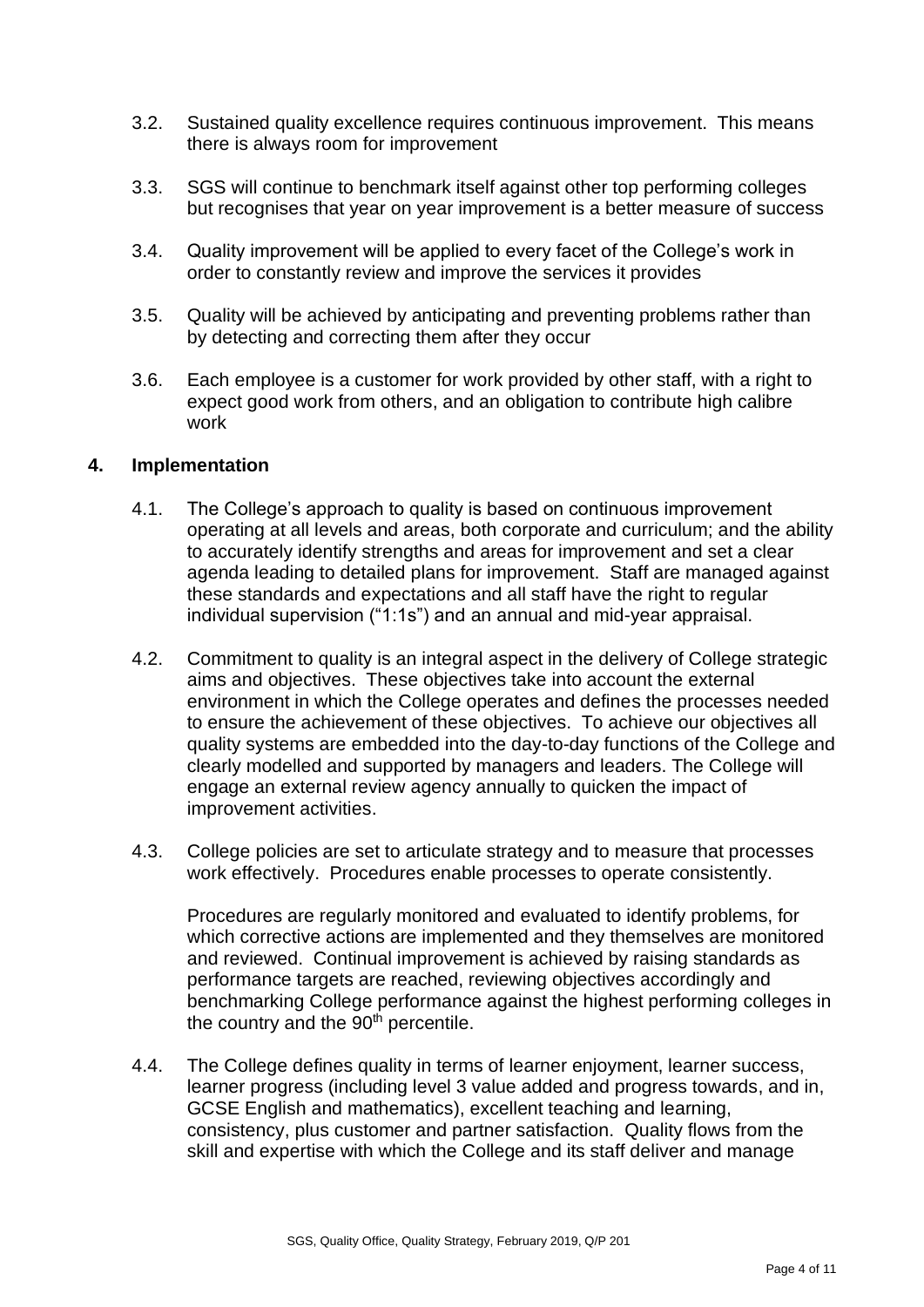education. Internally, all staff are, at all times, customers and suppliers for their colleagues

4.5. Key Internal Drivers and Processes fundamental to the Quality Strategy:

#### 4.5.1. **College Mission**

4.5.1.1. We positively change people's lives and add value to the social and economic wellbeing of our communities. We do this by providing high quality, innovative, accessible education and training in a friendly culture of mutual respect and support

#### 4.5.2. **Key Drivers to deliver Quality (See Appendix 2)**

- 4.5.2.1. To ensure understanding amongst staff, the strategy needs to be simple and easy to understand. Whilst there are measures and procedures in place to secure and maintain quality, three key drivers apply:
	- The experience at SGS is outstanding for all;
	- An innovative curriculum that supports all to secure a lifetime of sustained employment;
	- All stakeholders make outstanding progress and achievement

#### 4.5.3. **Quality Assurance Framework**

- 4.5.3.1. Quality Assurance Measures are the practical procedures and systems which are fundamental to ensuring the achievement of high standards. These include:
	- Improvement Plan (IP);
	- Customer/Learner/Staff feedback and College response;
	- $\bullet$ Key College policies and procedures and Performance Indicators (KPIs);
	- Self-Assessment/Evaluation including Departmental Action Plans;
	- Management information, data analysis, benchmarking and target setting;
	- Portfolio reviews, course and business reviews;
	- Human Resource management processes and procedures;
	- Performance management;
	- Finance management and control processes and procedures;
	- Peer practice and review;
	- Curriculum Audit by external parties;
	- Internal Verification of standards of learner work;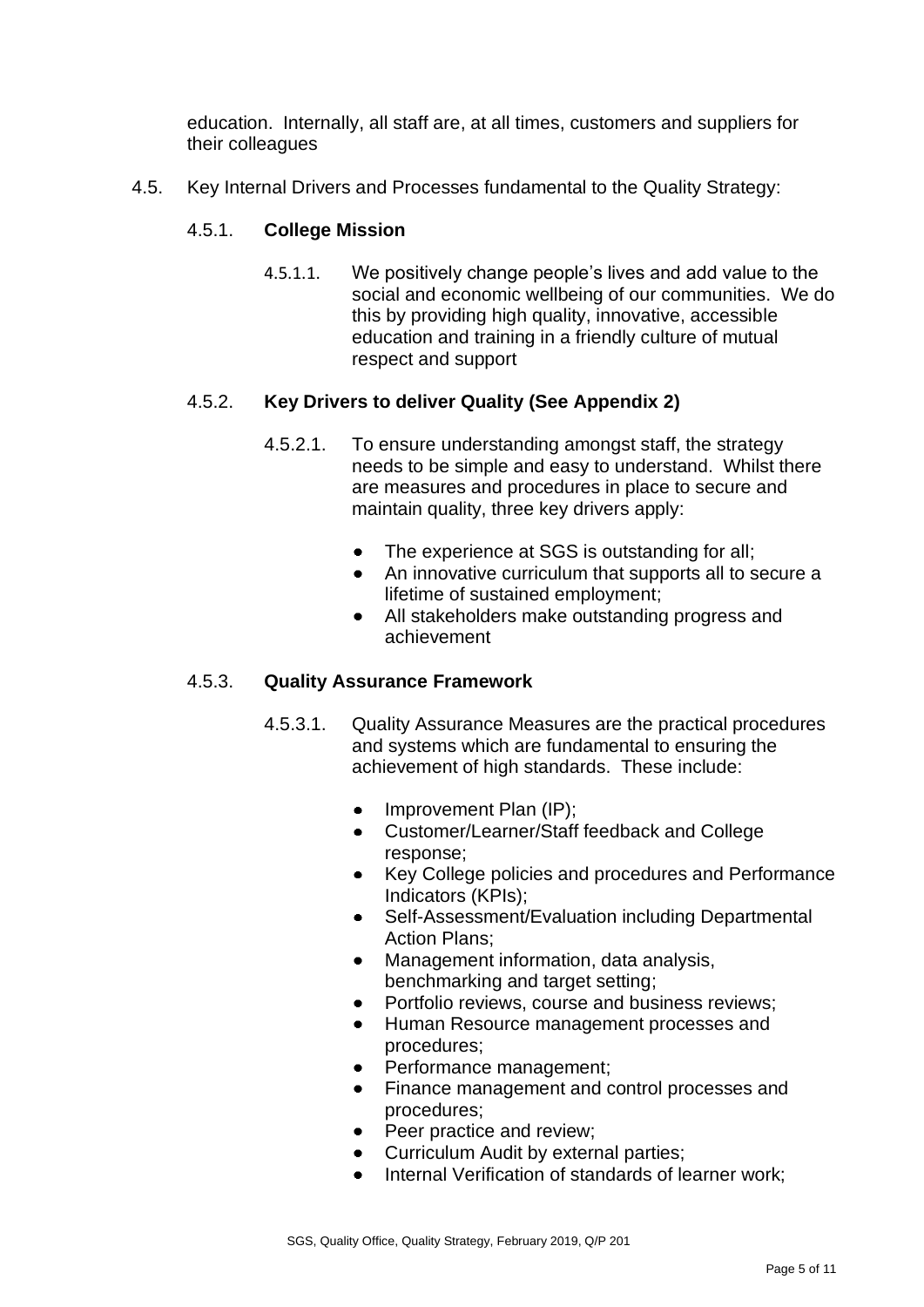- Internal Audit of business functions;
- Compliments, Suggestions and Complaints procedures;
- Professional development, appraisal and review;
- The STEP UP standards

#### 4.5.4. **Quality Management and Monitoring**

- 4.5.4.1. Responsibility for the management and monitoring of quality lies with:
	- $\bullet$ The Corporation;
	- The Executive team;
	- The Office of the Principal and Vice Principal;
	- The College Senior Leadership Team;
	- Head of Quality;
	- Directors of Curriculum;
	- Heads of Sector;
	- Team Leaders and Managers across the College;  $\bullet$ 
		- Internal Committees, internal and external audit activities (e.g. Peer Review, QAA, Ofsted, EV, etc.);

Key External Drivers and processes fundamental to the Quality Strategy:

- 4.5.5. Common Inspection Framework (CIF) and Education Inspection Framework (EIF) from Ofsted;
- 4.5.6. Requirements of relevant qualifications awarding bodies;
- 4.5.7. The Equality Act and subsequent Equality & Diversity Legislation as from time to time in force;
- 4.5.8. Framework for Excellence (FfE);

 $\bullet$ 

- 4.5.9. University Partner(s);
- 4.5.10. QAA annual review of Higher Education and The Higher Education Quality Code;
- 4.5.11. External Verification activities;
- 4.5.12. External Audit outcomes;
- 4.5.13. Requirements of existing or planned external quality awards (e.g. Investors in People (IIP), Matrix, etc.);
- 4.5.14. Human Resource good practice guides and legislative requirements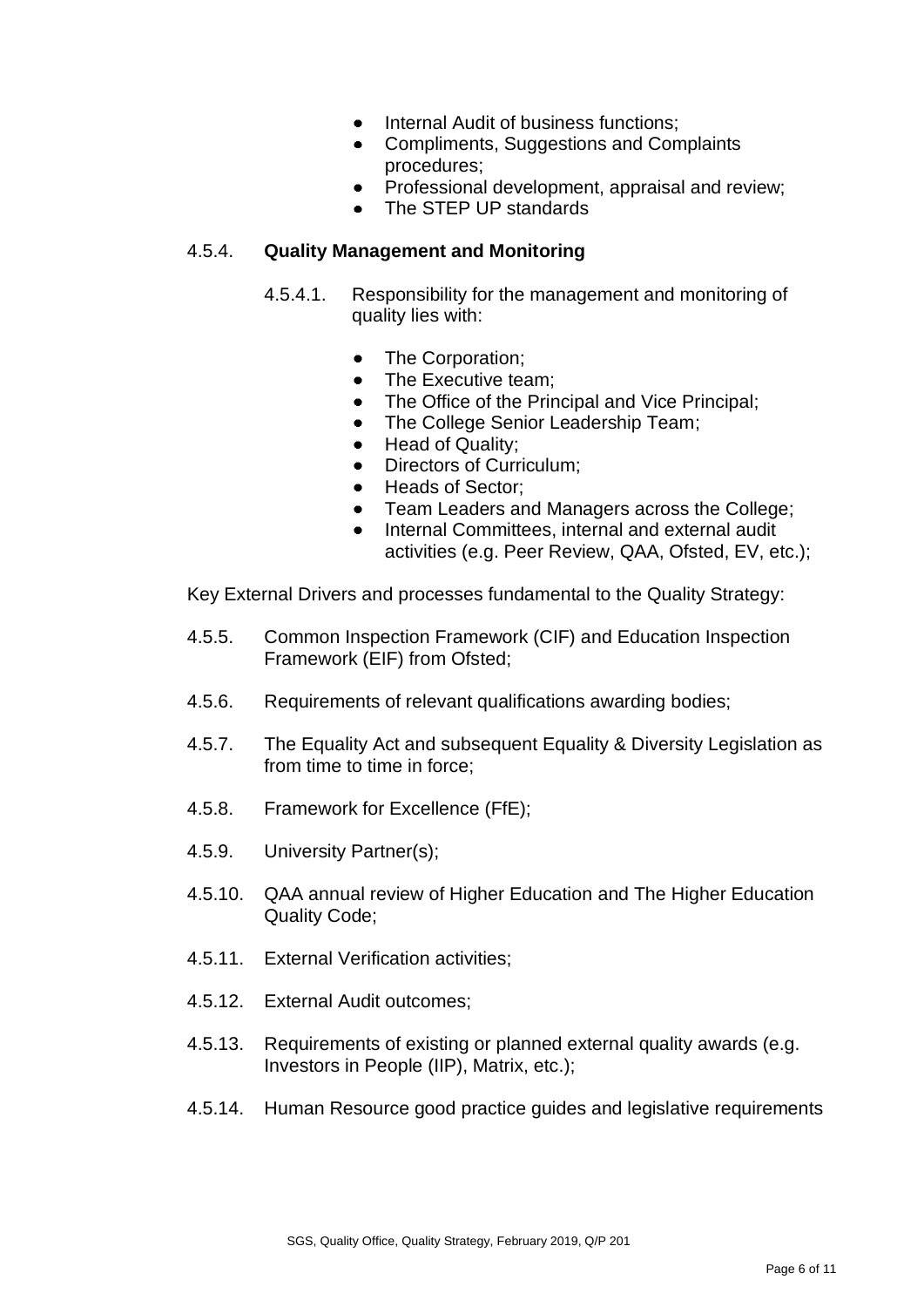#### **5. Responsibilities**

- 5.1. Every member of staff is responsible for quality
- 5.2. College Senior Managers and the members of the Corporation, recognise their roles in leading continuous improvement within SGS and fully support the principles of Quality Management

#### **6. Core related Policies, Procedures and Frameworks**

- 6.1. SGS Self-assessment process (Appendix 1)
- 6.2. Professional Development Policy
- 6.3. Compliments, Suggestions and Complaints Policy and Procedure
- 6.4. Improving Teaching, Learning and Assessment Policy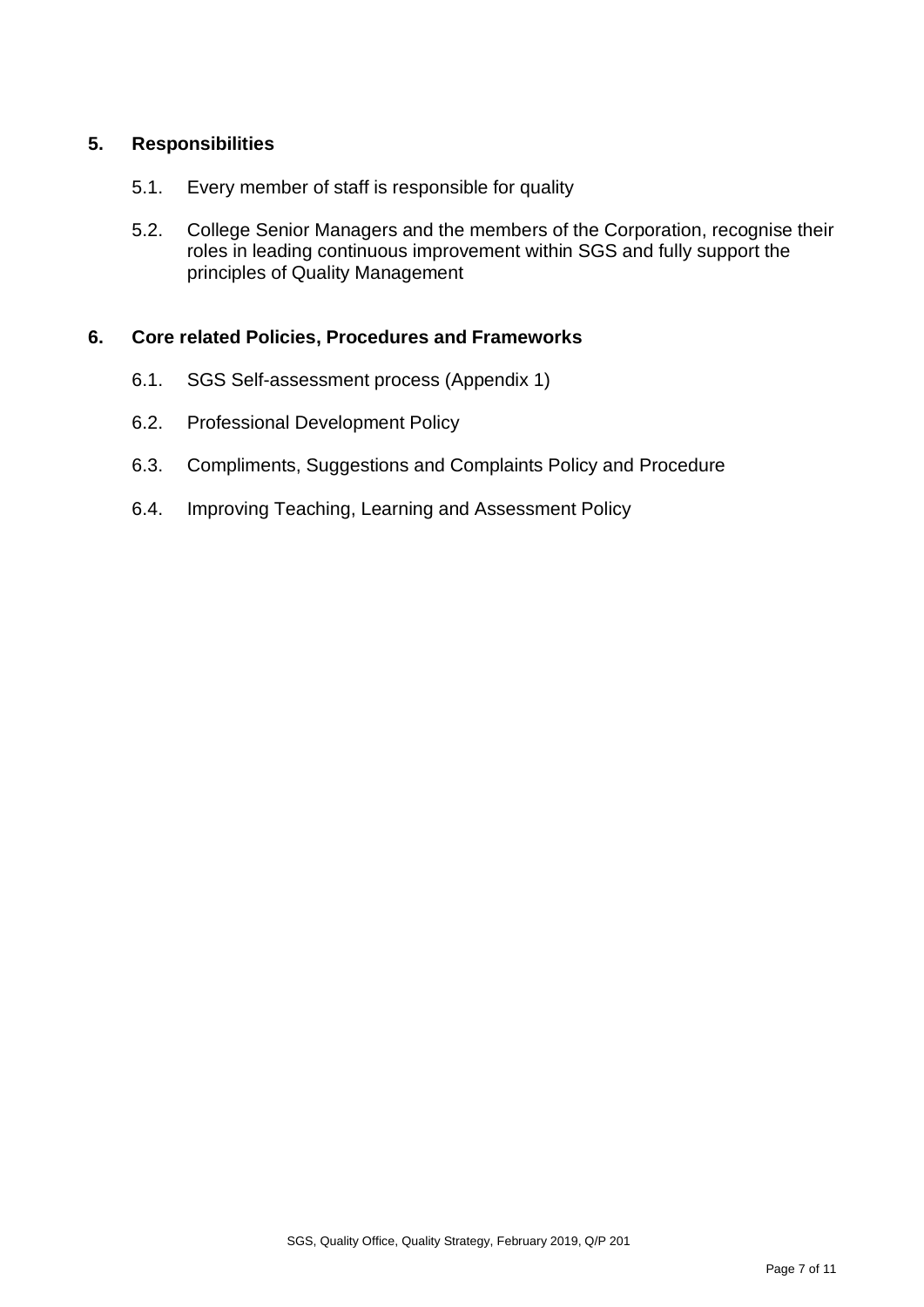### Appendix 1: Revised Self-assessment & evaluation

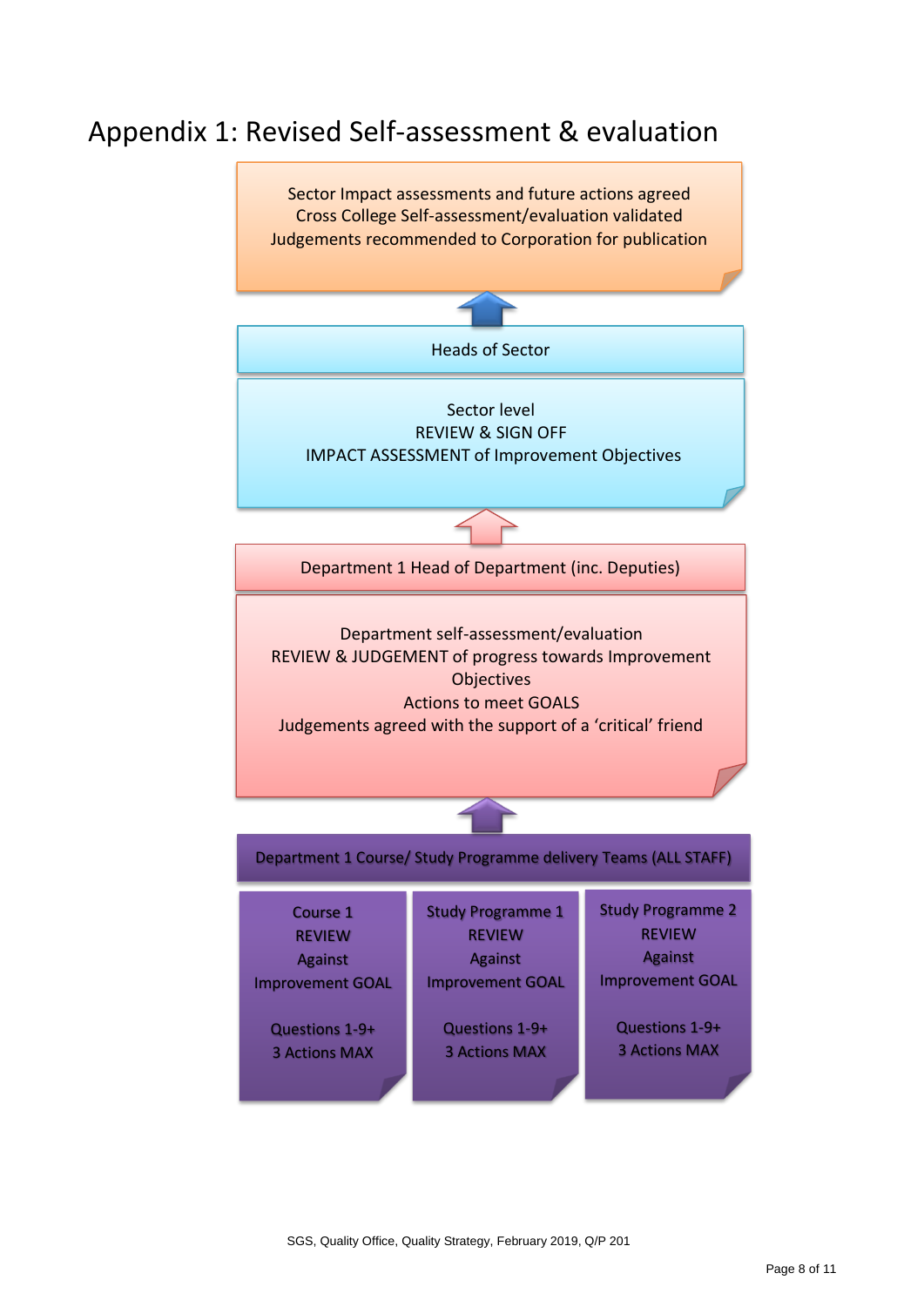Appendix 2 – 2018 – 2020 Quality Improvement Outcomes



## THE EXPERIENCE AT 5GS IS OUTSTANDING FOR ALL

## Improvement Outcome 1:

# The experience at SGS s outstanding for al

#### Improvement goals:

1. All stakeholders will be safe. Children, young people and vulnerable adults are helped and protected so that they can stay safe.

2. All stakeholders enjoy and value their experiences at SGS; personal progress is recognised, monitored and celebrated.

3. All activities and resources will be used to inspire, develop and challenge stakeholders and to meet their differing needs, including the most able and the most disadvantaged, enabling them to enjoy learning and enhance their knowledge, skills and understanding.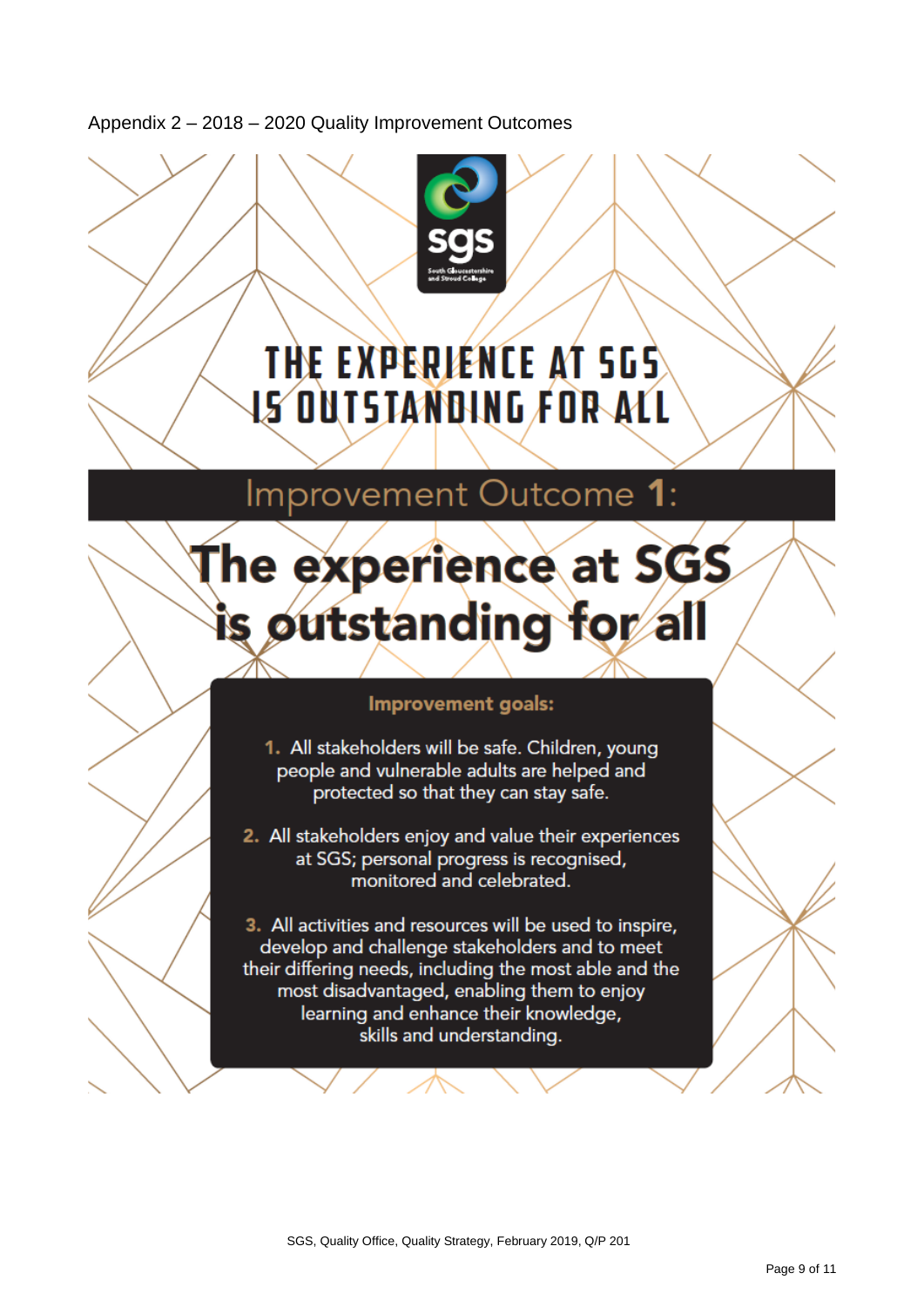

## THE EXPERIENCE AT 5GS IS OUTSTANDING FOR ALL

Improvement Outcome 2:

# An innovative curriculum supports all to secure a lifetime of sustained employment

#### Improvement goals:

1. A knowledge-based curriculum that develops sound academic, technical, professional and higher skills and the character traits fundamental to the College's core values and fundamental British values.

2. Technical, Apprenticeship and Traineeship provision is outstanding.

3. All stakeholders receive thorough and impartial advice and guidance (including careers guidance) to enable them to make informed choices about their current learning and future plans.